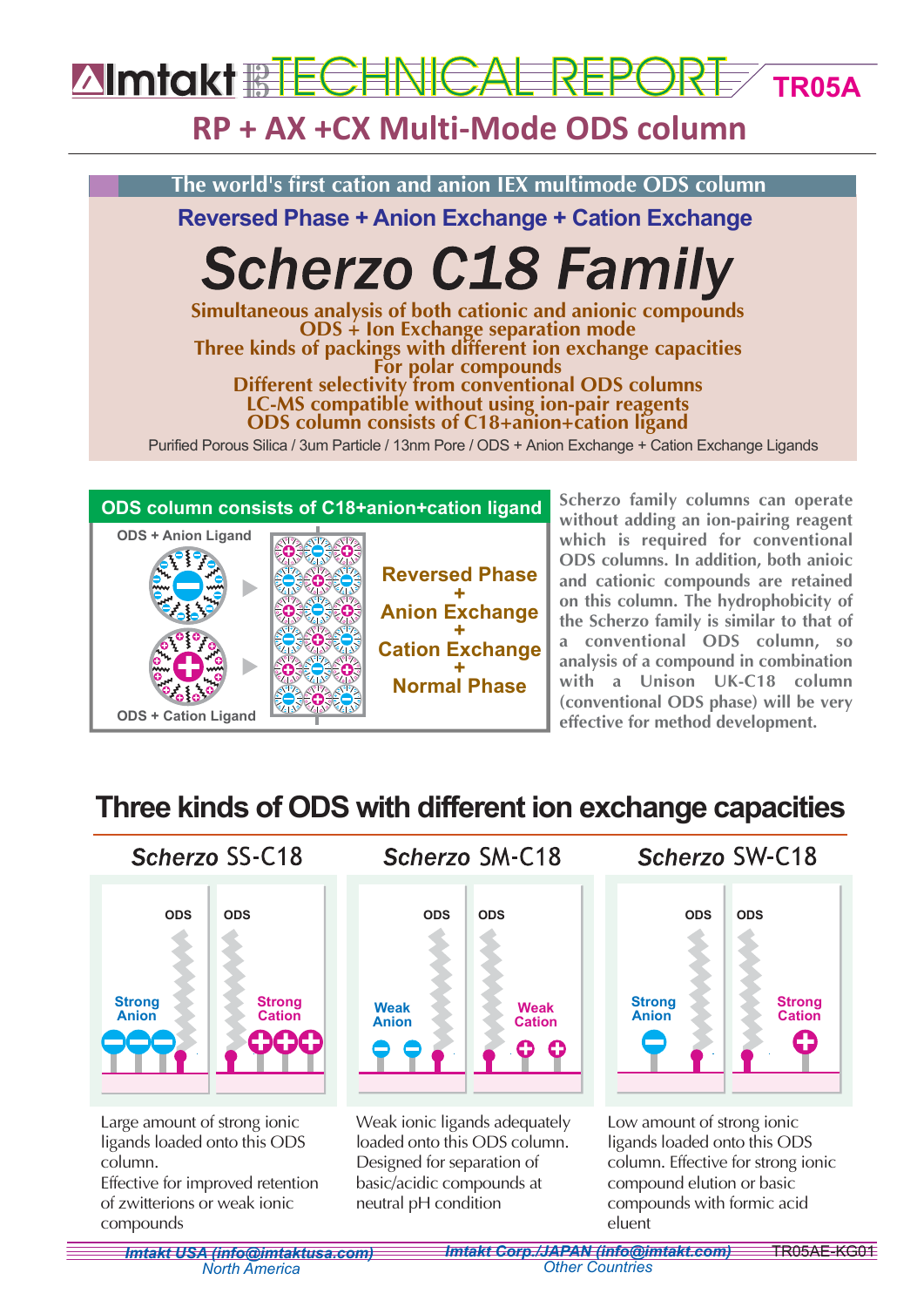### **Separation modes of Scherzo C18 columns**

The Scherzo C18 Family, (SS-C18, SM-C18, SW-C18), consists of not only ODS ligands, but also anion ligands and cation ligands. It also provides reversed-phase mode, both ion exchange modes, and normal phase mode.

| <b>Separation Mode</b> | <b>Stationary Phase</b> | <b>Properties</b>                                                                                                                                                         |  |  |  |  |  |  |
|------------------------|-------------------------|---------------------------------------------------------------------------------------------------------------------------------------------------------------------------|--|--|--|--|--|--|
| <b>Reversed-Phase</b>  | Octadecyl               | Increasing organic solvent composition (decreas<br>ing porarity of eluent) decreases retention.                                                                           |  |  |  |  |  |  |
| <b>Anion Exchange</b>  | Cation                  | Increasing ionic strength (salt or acid concentra<br>tion) decreases retention for acidic compounds.<br>Generally, low pH increases retention.                            |  |  |  |  |  |  |
| <b>Cation Exchange</b> | Anion                   | Ilncreasing salt concentration decreases retention<br>for basic compounds. SM-C18 retains more with<br>increasing pH, while SS-C18 and SW-C18 retain<br>more at lower pH. |  |  |  |  |  |  |
| <b>Normal Phase</b>    | Anion/Cation            | Polar solutes which cannot be retained with<br>100% aqueous eluent may be retained by using<br>> 50% organic solvent composition due to<br>electrostatic interaction.     |  |  |  |  |  |  |

## **Retention properties of Scherzo C18 columns (RP+AX+CX)**

Multi-mode ODS Scherzo C18 columns consist of ODS ligands which have reversed-phase mode, plus anion and cation ligands which have anion/cation exchange modes. Three kinds of Scherzo columns have individual ion exchange capacities to find the best column for target compounds which have different ionic properties. Moreover, hydrophobicity between Scherzo C18 and Unison UK-C18, a conventional ODS, is similar, so these columns can be used as comparisons during method development.



**2**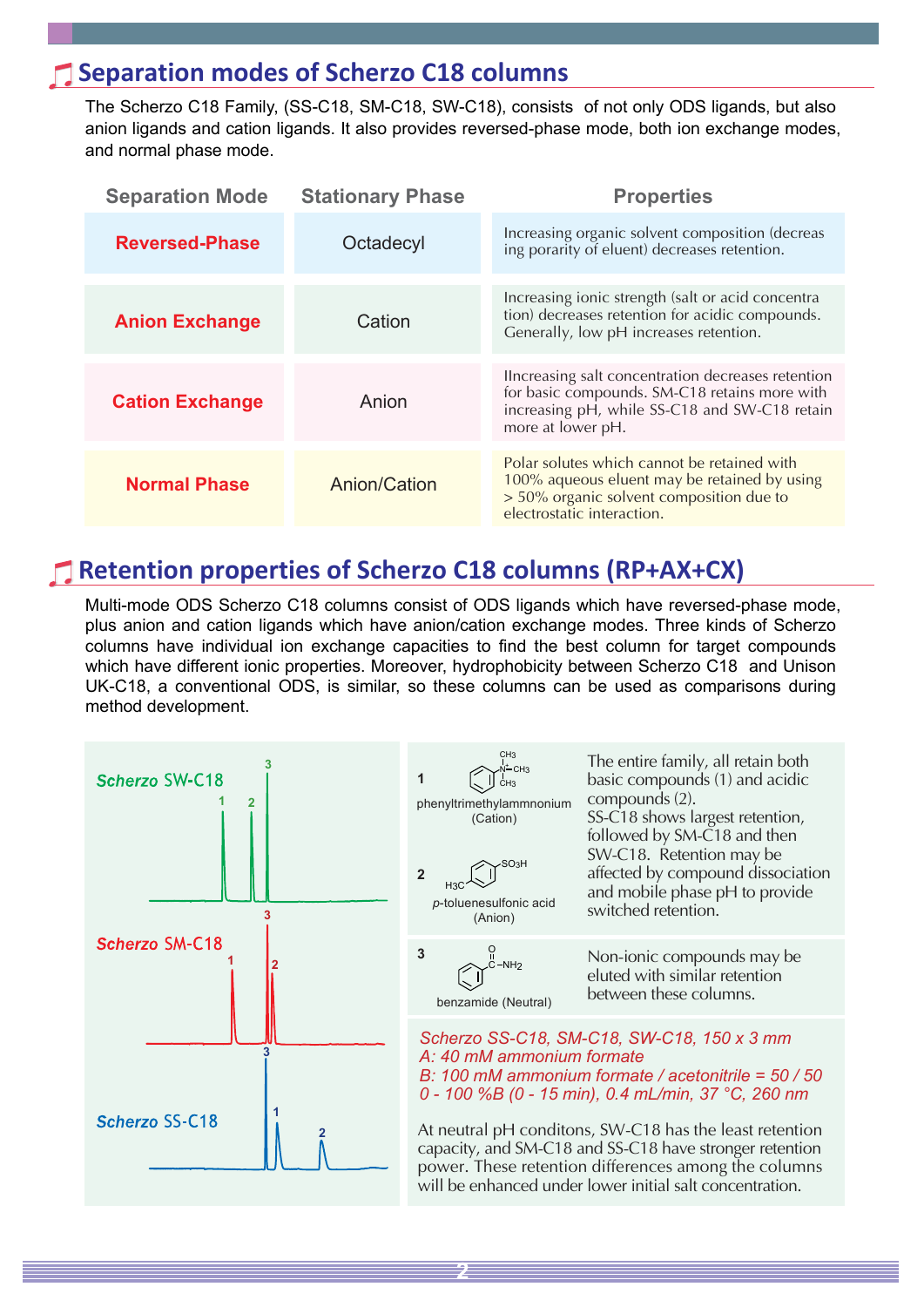### **Affecting factors for retention on Scherzo C18 columns**

- You can find the best HPLC conditions by optimizing ionic strength or pH to improve retention / separation for ionic compounds, which is difficult on a conventional ODS column
- Not only pH but also ionic strength (concentration of salt or acid) will strongly affect the retention on Scherzo C18 columns
- This effect is the same as ion-exchange columns
- Scherzo C18 columns, which have RP + both ion exchange modes, require optimization of organic solvent, pH, and ionic strength



For the Scherzo multi-mode ODS columns, optimizing the salt concentration is as important as optimizing the organic solvent. In the left figure, retention of both anionic and cationic compounds are decreased when salt concentration is increased. At the same salt concentration, SS-C18, which consists of a large amount of strong ionic ligands, retains strongly. SM-C18 , with weak ionic ligands has medium retention. And finally, SW-C18, which has a low amount of strong ionic ligands, shows the lowest retention.

pH is also an important factor for the elution of ionic compounds. Retention will change dramatically between neutral pH (ammonium acetate or formate) and low pH (formic acid) conditions. SS-C18 and SW-C18 consist of strong ionic ligands and retention will be increased under low pH conditions. On the other hand, SM-C18 consists of weak ion ligands which cannot ionize at a low pH - therefore, retention of basic compounds will be decreased due to a decrease in ionization capacity at low pH.

### **Elution strategies by Scherzo C18 columns**

| <b>Non-ionic</b><br>hydrophobic solutes | Organic solvent composition should be optimized (similar to conventional ODS).<br>Peak shape is often improved by using 0.1% acetic acid.                                                                                                                                         |
|-----------------------------------------|-----------------------------------------------------------------------------------------------------------------------------------------------------------------------------------------------------------------------------------------------------------------------------------|
| <b>lonic</b><br>hydrophobic solutes     | A combination of organic solvent and 20-100mM of salt or acid at optimal pH<br>should be used for separation of both acidic / basic compounds.                                                                                                                                    |
| <b>Weak ionic-polar solutes</b>         | SS-C18 is often the best choice for weak ionic polar solutes. Ionic strength should be<br>increased for compounds that contain multiple ionic functional groups. Neutral pH<br>conditions are required for mono-carboxylic acid compounds.                                        |
|                                         | SW-C18 may be useful when it is difficult to elute on SS-C18 or SM-C18. Strong<br><b>Strong ionic-polar solutes</b> ionic compounds have strong ionic interaction, so it is recommended to use multiple<br>gradient elutions with ionic strength and organic solvent composition. |
|                                         |                                                                                                                                                                                                                                                                                   |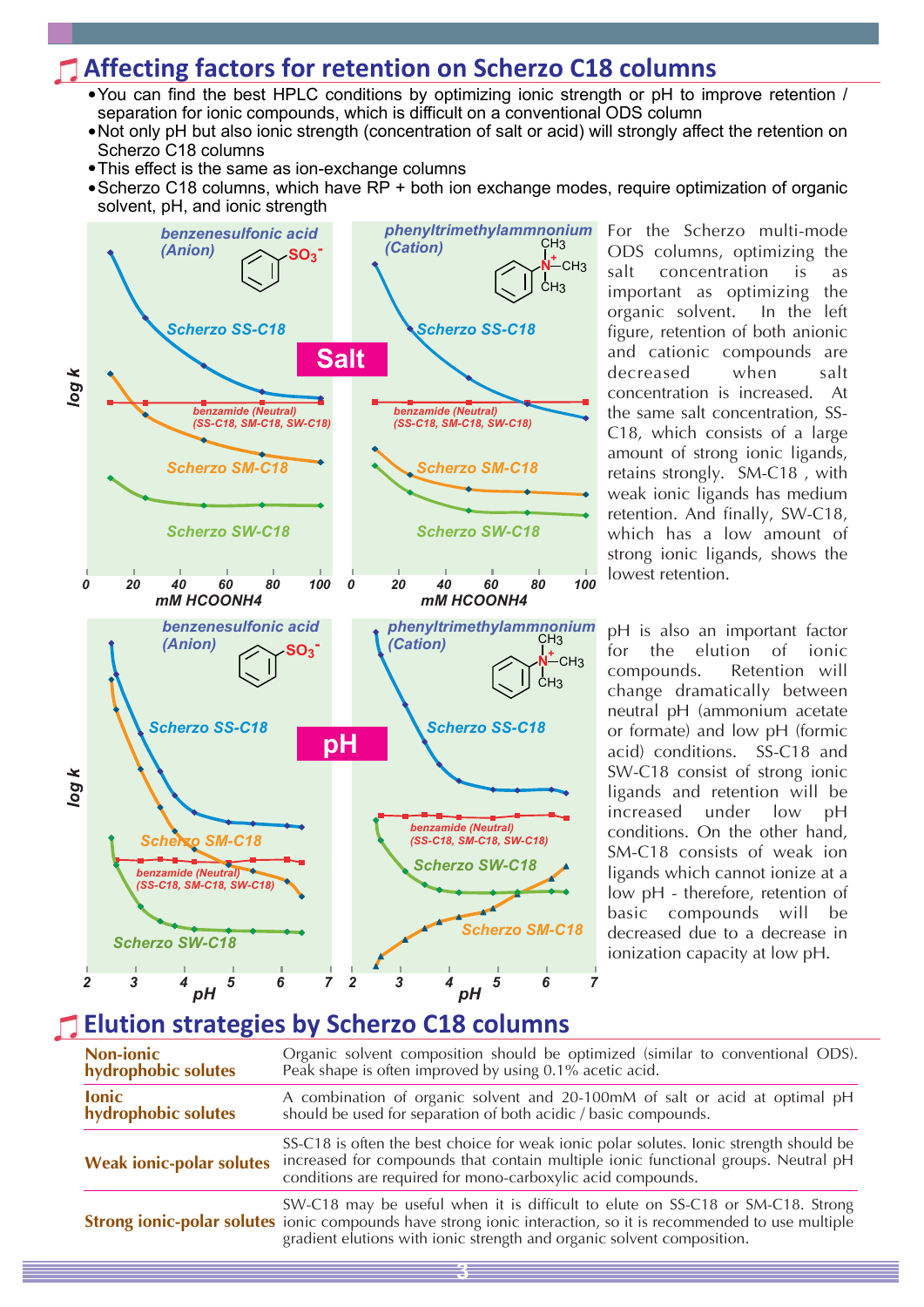### **Mobile phase preparation for Scherzo C18 columns**

Scherzo C18 columns consist of ODS and ionic ligands. At first this new approach is difficult for some users to conceptualize. However, it is easier to think of the columns as an ODS column AND an ion exchange column. The following eluent conditions are a rough guideline:

| <b>Isocratic Elution</b>                                                             |                                                                      |  |  |  |  |  |  |  |  |
|--------------------------------------------------------------------------------------|----------------------------------------------------------------------|--|--|--|--|--|--|--|--|
| water / acetonitrile / HCOOH = $x$ / $y$ / 0.1<br>$(x+y = 100)$                      | <b>Acidic pH Eluent</b>                                              |  |  |  |  |  |  |  |  |
| 50mM ammonium acetate / acetonitrile = $x / y$ (x+y = 100)                           | <b>Neutral pH Eluent</b>                                             |  |  |  |  |  |  |  |  |
| <b>Gradient Elution</b>                                                              |                                                                      |  |  |  |  |  |  |  |  |
| A) water / $HCOOH = 100 / 0.1$<br>B) water / acetonitrile / HCOOH = $30$ / 70 / 0.5  | <b>Gradient with</b><br><b>Acid and Organic Solvent</b>              |  |  |  |  |  |  |  |  |
| A) 10mM ammonium acetate<br>B) 100mM ammonium acetate / acetonitrile = 30 / 70       | <b>Gradient with</b><br><b>Salt and Organic Solvent</b>              |  |  |  |  |  |  |  |  |
| A) water / $HCOOH = 100 / 0.1$<br>B) 100mM ammonium formate / acetonitrile = 30 / 70 | <b>Gradient with pH,<br/>Ionic Strength,<br/>and Organic Solvent</b> |  |  |  |  |  |  |  |  |

### **Comparison of Scherzo columns: Optimized on SS-C18 (Neurotransmitter)**

Each Scherzo column has different properties and target compounds depending on column choice. SS-C18 has strong ionic ligands and is useful for zwitter-ions, as well as for separating weak ionic compounds.



Due to strong ionic ligands, SS-C18 and SW-C18 retain more than SM-C18 which has weak ionic ligands. In particular, SS-C18 will provide an excellent retention performance for very polar ionic compounds. Also, SW-C18, which interacts weakly with these compounds, may be useful for hightroughput analysis.

Formic acid is strictly required at initial conditions due to positive ion of GABA, but dopamine has a stronger interaction under such acidic conditions. Finally, this application is done with a multiple gradient mode using pH, ionic strength, and organic solvent gradients.

**4**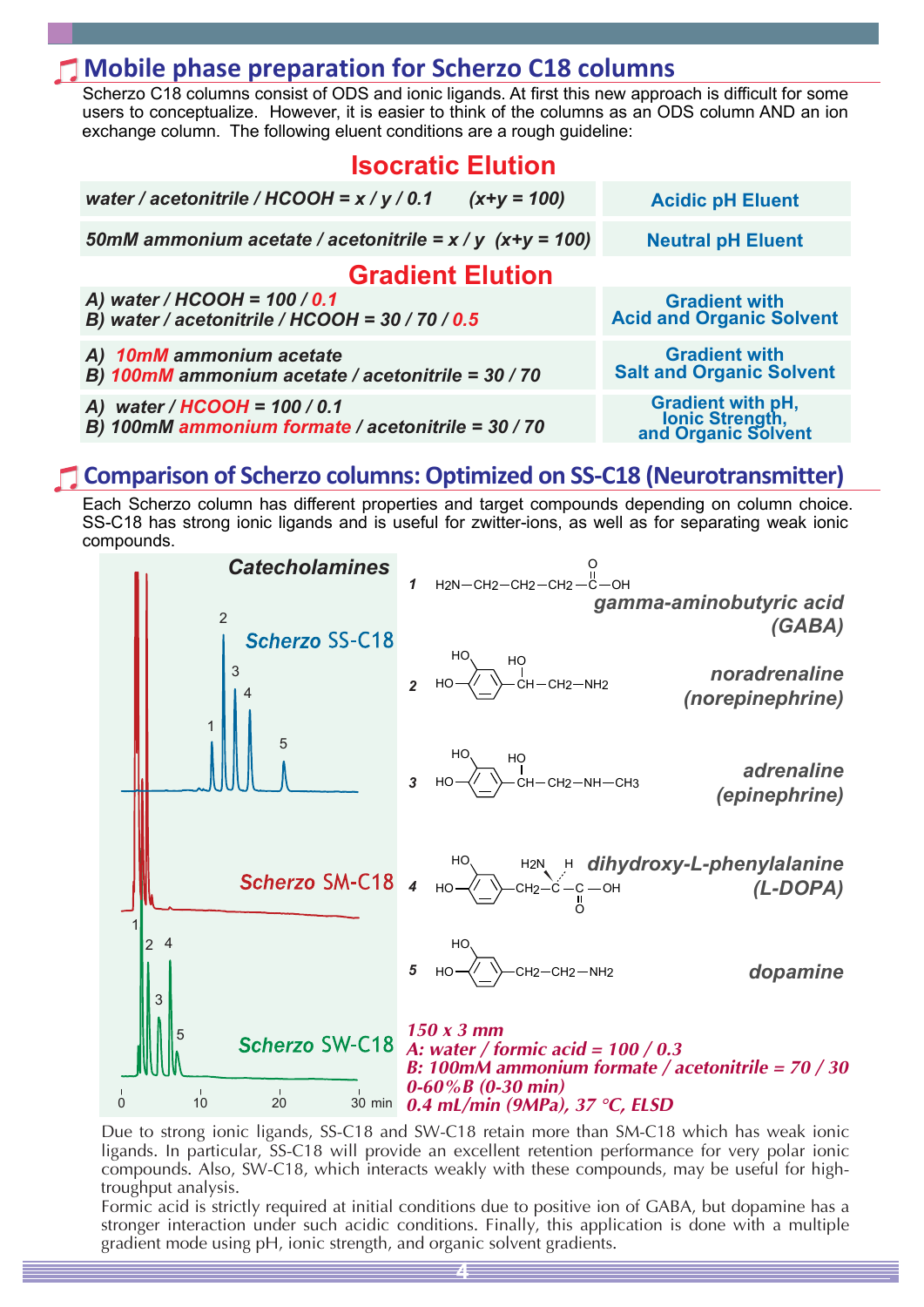### **Scherzo SS-C18 column applications (Zwitter-ions)**

Zwitter-ions which have internal salt generating iso-electric points (pI) are very polar. While it is difficult to retain zwitter-ions on a conventional ODS column, Scherzo SS-C18 provides very effective retention ability.





Zwitter-ions, as typified by amino acids are very polar and difficult to retain on conventional ODS columns. SS-C18 which consists of many strong ionic ligands can retain and separate those zwitter-ions easily.

Figure 5a shows that SS-C18 enables sufficient retention/separation due to ionic interaction between positive-charged zwitter-ions under acidic conditions. There are opportunities to get optimized retention when formic acid or organic solvent concentration is changed.

Figure 5b shows an example with multiple gradient elution with pH, ionic strength, and organic solvent. Zwitter ions are ionized to positive under acidic condition, so initial eluent should have low pH conditions. In contrast, ornithine has another amino group which provides a positive charge and becomes a strong cationic compound, so it is difficult to elute under acidic condition. In this case, neutral pH provides weak ionic interaction and pH gradient with increasing of ionic strength and organic solvent is very effective for elution of ornithine.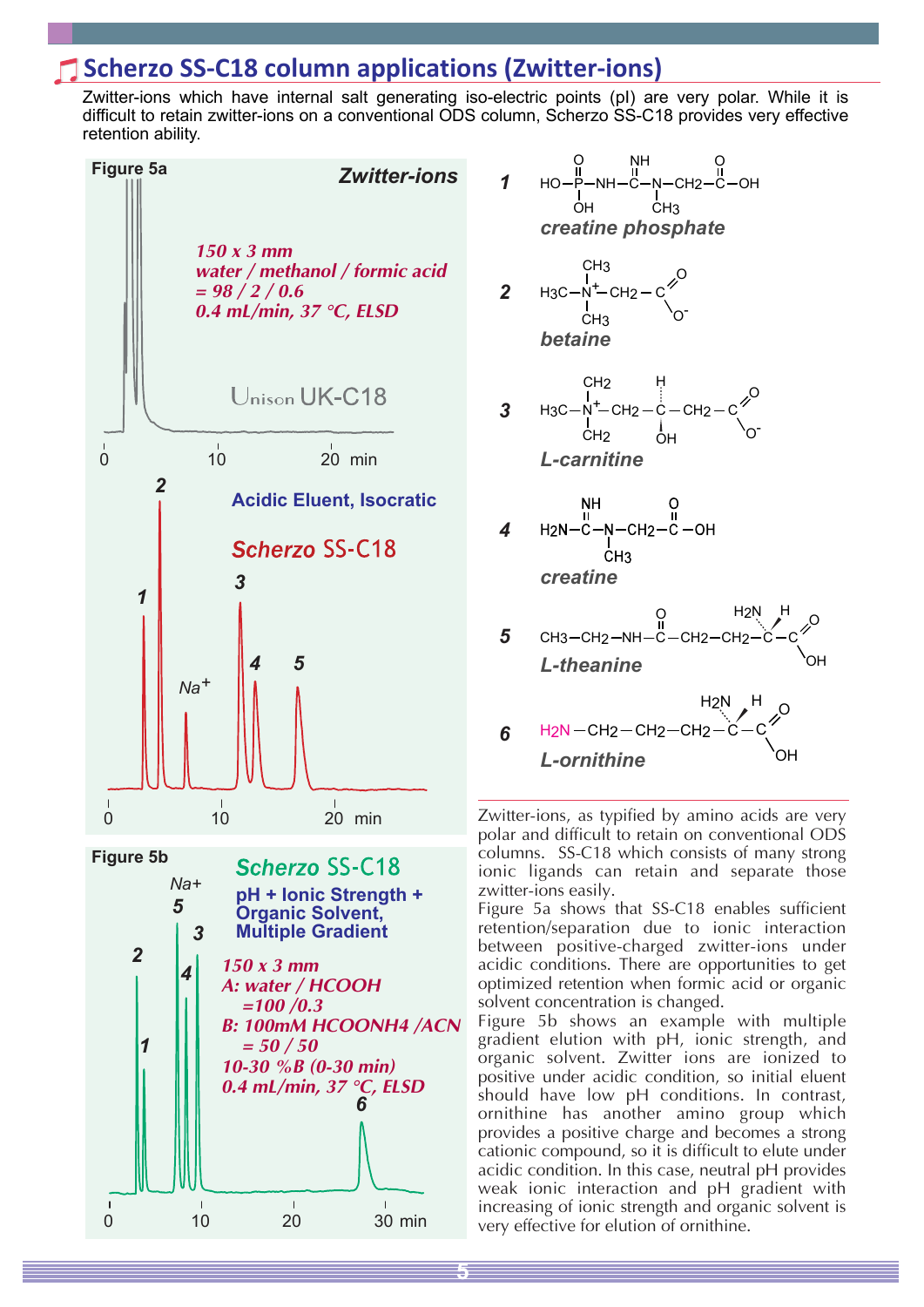## **Scherzo SM-C18 column applications (Salts, Vitamins)**

Scherzo SM-C18, consisting of ODS ligands and both weak anion / cation ligands, is useful for a wide range of ionic compounds such as salts, vitamins, acidic / basic compounds, alkaloids etc. It is also offers different selectivity from conventional ODS like Unison UK-C18.

![](_page_5_Figure_2.jpeg)

**Water-fat soluble vitamins**

*Scherzo SM-C18, 150 x 2 mm A: 0.3% HCOOH aq. B: acetonitrile 0%B (0-0.1 min) 0-30%B (0.1-10 min) 30%B (10-11 min) 30-100%B (11- 12 min) 100%B (12-26 min) 0.3 mL/min, 30°C, 2uL(DMSO soln.)*

|                        | RT             |      | $%$ RSD $(n=6)$ | $LOD(S/N=3)$ |  |  |
|------------------------|----------------|------|-----------------|--------------|--|--|
|                        | <b>Minutes</b> | RT   | <b>Response</b> | $ng$ (o.c.)  |  |  |
| 1-B1: Thiamine         | 0.92           | 0.11 | 2.6             | 5.7          |  |  |
| 2-B8: myo-lnositol     | 1.14           | 0.09 | 6.2             | 6.3          |  |  |
| 3-B6: Pyridoxine       | 1.44           | 0.16 | 2.7             | 1.8          |  |  |
| 4-C: Ascorbic acid     | 1.94           | 0.25 | 2.4             | 9.6          |  |  |
| 5-B5: Pantothenic acid | 7.32           | 0.15 | 6.8             | 6.9          |  |  |
| 6-B9: Folic acid       | 9.92           | 0.09 | 3.1             | 8.0          |  |  |
| 7-B12: Cyanocobalamin  | 10.17          | 0.11 | 4.1             | 4.6          |  |  |
| 8-B2: Riboflavin       | 10.49          | 0.11 | 3.4             | 5.0          |  |  |
| 9-B7: Biotin           | 10.70          | 0.09 | 4.2             | 4.8          |  |  |
| 10-A: Retinol          | 17.64          | 0.06 | 6.7             | 1.7          |  |  |
| 11-K2: Menaquinone     | 20.87          | 0.07 | 2.1             | 14.2         |  |  |
| 12-D2: Ergocalciferol  | 22.89          | 0.06 | 1.5             | 47.6         |  |  |
| 13-D3: Cholecalciferol | 23.26          | 0.06 | 2.6             | 52.6         |  |  |
| 14-E: a-Tocopherol     | 23.61          | 0.07 | 1.6             | 45.0         |  |  |
| 15-K1: Phylloquinone   | 25.86          | 0.07 | 1.7             | 41.7         |  |  |

![](_page_5_Figure_6.jpeg)

#### *Scherzo SM-C18, 50 x 3 mm A: formate buffer, B: acetonitrile 20-60 %B (0-8min), 0.4 mL/min, 37 °C, 280 nm*

Tipepidine hibenzate, a popular cough medicine, consists of basic and acidic components.

Conventional ODS columns can usually analyze organic salts, but sometimes there is a problem in separating other compounds. By changing eluent pH, one can change elution order (selectivity) on SM-C18. When pH is increased, retention of basic compounds will be increased, while acidic compounds will be decreased. SM-C18 was designed to show effective ionic interaction under neutral pH conditions.

SM-C18 will provide a better solution than conventional ODS columns when solute sensitivity and separation is required. SM-C18 is available for not only organic salts but also inorganic salts separation like NaCl.

![](_page_5_Figure_11.jpeg)

Since water-soluble vitamins are hydrophilic and fatsoluble vitamins are hydrophobic, simultaneous analysis of both types of vitamins is a very difficult issue.

SM-C18 succeeds in this application; gradient elution from acidic pH aqueous conditions to acetonitrile provides sufficient separation of various 15 vitamins. D<sub>2</sub> and D<sub>3</sub> is also separated. Thiamine (basic compound) and ascorbic acid are both retained as a multi-mode ODS column advantage.

Detecion is done by ELSD in this application, but there is an opportunity for MS detection due to use of a volatile mobile phase.

*Data provided by Dr. Eric VERETTE, SEDERE S.A.S., France*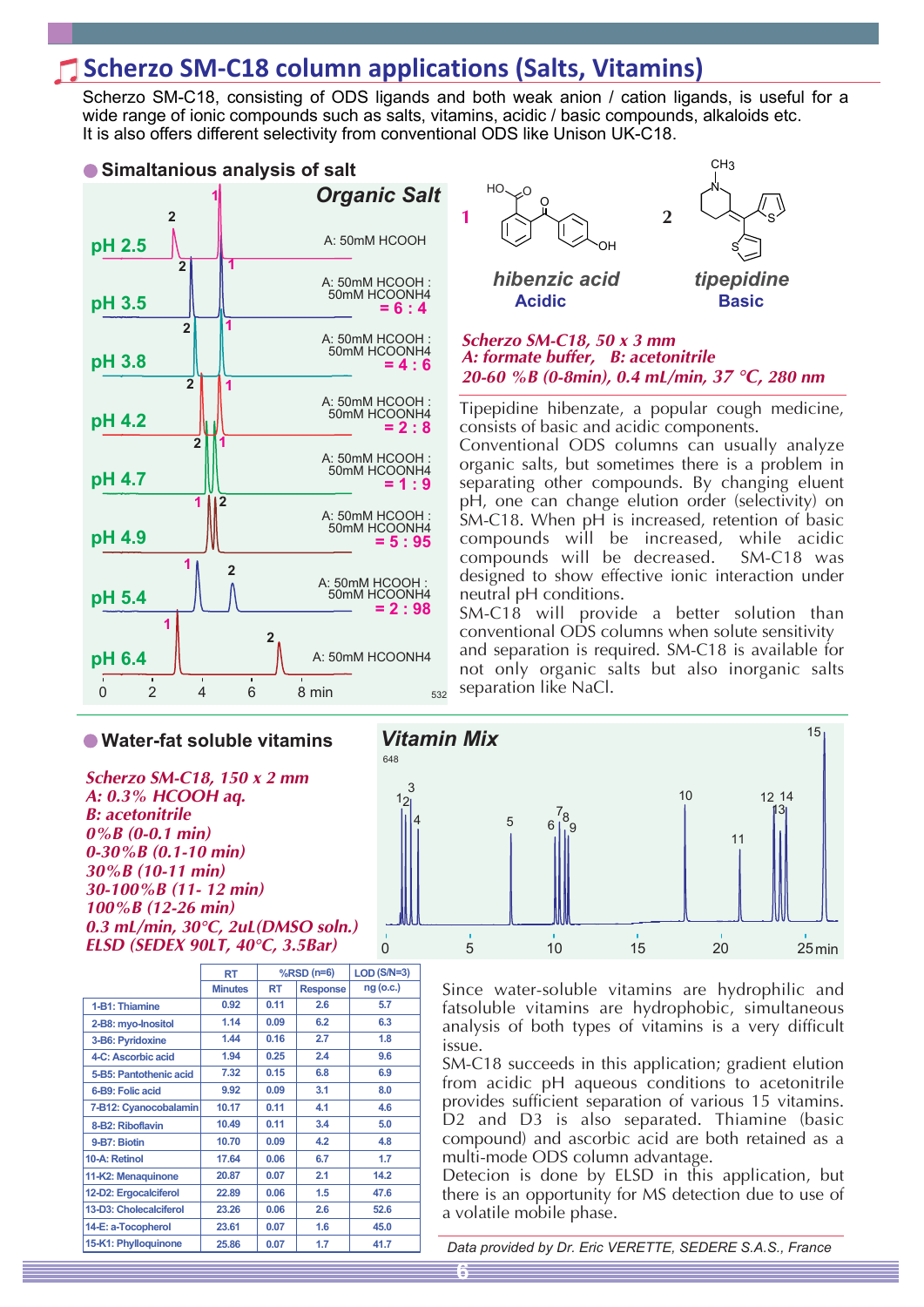### **Scherzo SM-C18 column applications (Separation Selectivity)**

Scherzo C18 columns are designed by using the same silica and ODS ligand density as a Unison UK-C18 column. SM-C18 may be effective in changing selectivity when it is difficult to separate impurities on an ODS column.

H<sub>3</sub>C<sub>C</sub>OH

![](_page_6_Figure_2.jpeg)

*150 x 3 mm 5mM ammonium formate /acetonitrile = 90 /10 0.4 mL/min (10MPa), 37 °C, ELSD*  $\circ$ *mevalonolactone*  $HO$ OH *mevalonic acid* **1 2** Scherzo SM-C18 and Unison UK-C18 are designed in such a way that they provide similar retention of nonionic compounds. In addition, SM-C18 can retain both anionic / cationic compounds under neutral pH conditions. This means that there is an opportunity to improve separation on SM-C18 than on a conventional ODS by only changing columns under the same conditions. This comparison between SM-C18 and UK-C18 helps to

O

H3C OH

determine whether or not an unknown compound is ionic.

### **Scherzo SW-C18 column applications (Acidic Compounds)**

Scherzo SW-C18 includes a few amount of strong ionic ligands which is a novel structural idea from traditional ion-exchange columns. This ssurface structure offers strong ionic compounds elution.

**7**

![](_page_6_Figure_7.jpeg)

Scherzo SW-C18 has a small amount of strong ionic ligands which is a novel structural idea from traditional ion-exchange columns. This surface structure provides better elution of strong ionic compounds.

siRNA (small interfering RNA), around 21mer base paired double stranded RNA, is getting lots of attention for next generation medicine. But it is very polar and has a lot of phosphoric acids

inside, therefore difficult to analyze in RP mode.

Figure 7a on SW-C18 shows multiple peaks of commercial siRNA reagents which may include different structural compounds. SW-C18 seems to recognize the different number of nucleic bases (hydrophobic interaction) and phosphoric acids (ionic interaction). SW-C18 may be useful for structue study of siRNA.

SW-C18 can separate not only siRNA, but also ATP or oligo-nucleotides without adding an ionpairing reagent in the eluent. SW-C18 is applicable for strong ionic compounds like phosphoric compounds because there is a small amount of ionic ligands on the surface of the stationary phase.

*Scherzo SW-C18, 150 x 3 mm A: 10 mM CH3COONH4 B: 200 mM CH3COONH4 / ACN = 85 / 15 0-100%B (0-45 min) 0.4 mL/min (10 MPa), 37 °C, 260 nm*